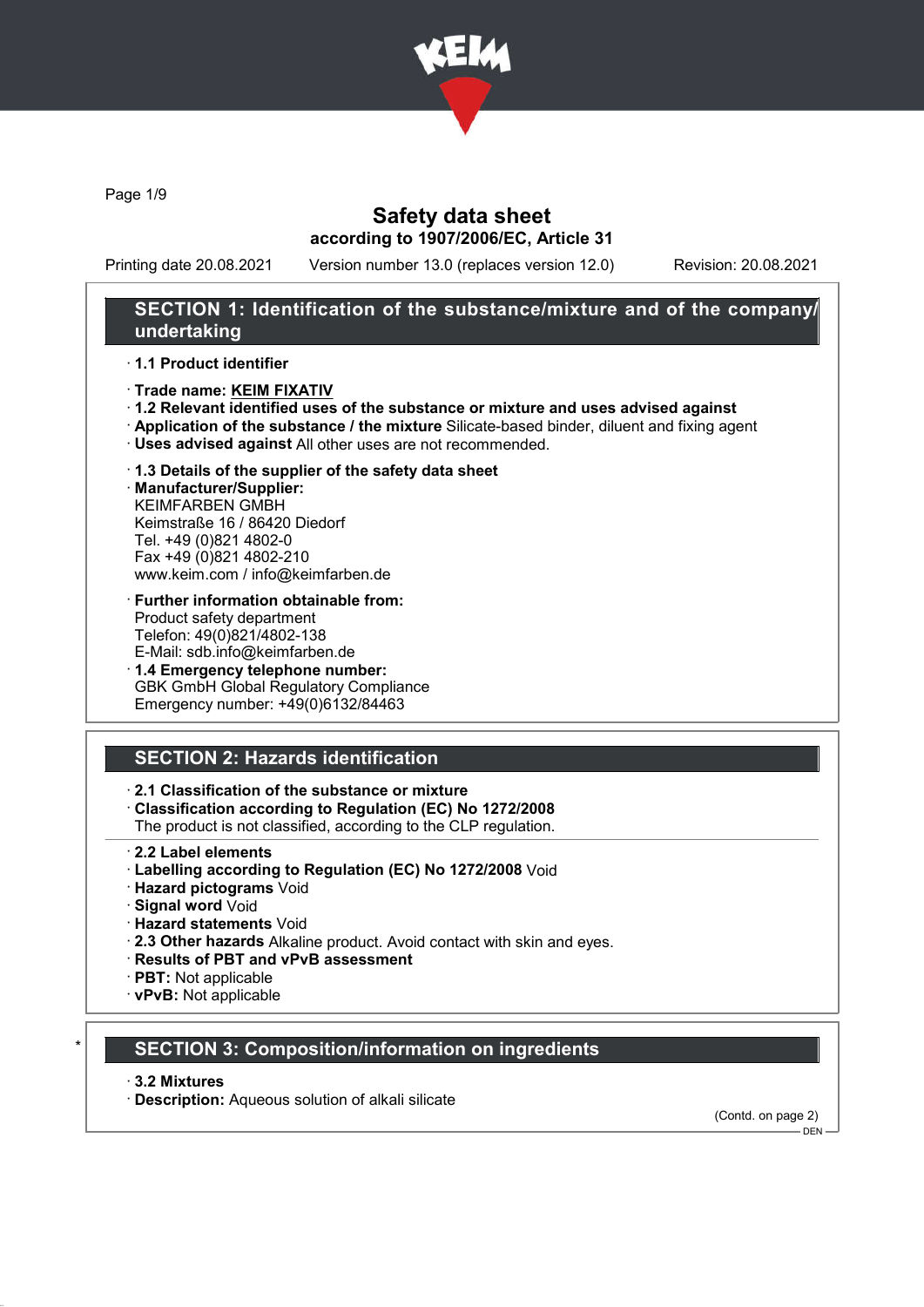

Page 2/9

# Safety data sheet according to 1907/2006/EC, Article 31

Printing date 20.08.2021 Version number 13.0 (replaces version 12.0) Revision: 20.08.2021

(Contd. of page 1)

≥10-≤25%

#### Trade name: KEIM FIXATIV

#### Dangerous components:

CAS: 1312-76-1 EINECS: 215-199-1 Reg.nr.: 01-2119456888-17 xxxx

Silicic acid, potassium salt **♦ Skin Irrit. 2, H315; Eye Irrit. 2, H319; STOT SE 3, H335** Specific concentration limits: Skin Irrit. 2; H315: C ≥ 40 % Eye Irrit. 2; H319:  $C$  ≥ 40 % STOT SE 3; H335: C ≥ 40 %

· Additional information: For the wording of the listed hazard phrases refer to section 16.

# SECTION 4: First aid measures

### · 4.1 Description of first aid measures

#### · General information:

No special measures required.

When seeing the doctor we suggest to present this safety data sheet.

· After inhalation: Supply fresh air; consult doctor in case of complaints.

### · After skin contact:

Immediately wash with water and soap and rinse thoroughly.

Do not use solvents or thinners.

If skin irritation continues, consult a doctor.

### · After eye contact:

Rinse opened eye for several minutes under running water. Then consult a doctor.

· After swallowing:

Rinse out mouth and then drink plenty of water.

Do not induce vomiting; call for medical help immediately.

· 4.2 Most important symptoms and effects, both acute and delayed

- No further relevant information available.
- · 4.3 Indication of any immediate medical attention and special treatment needed No further relevant information available.

# SECTION 5: Firefighting measures

- · 5.1 Extinguishing media
- · Suitable extinguishing agents:

Product itself does not burn. Co-ordinate fire-fighting measures to the fire surroundings.

- · For safety reasons unsuitable extinguishing agents: Water
- · 5.2 Special hazards arising from the substance or mixture
- No further relevant information available.
- · 5.3 Advice for firefighters
- · Specila protective equipment: Wear self-contained respiratory protective device.
- · Additional information

Dispose of fire debris and contaminated fire fighting water in accordance with official regulations.

(Contd. on page 3)

 $-DEN$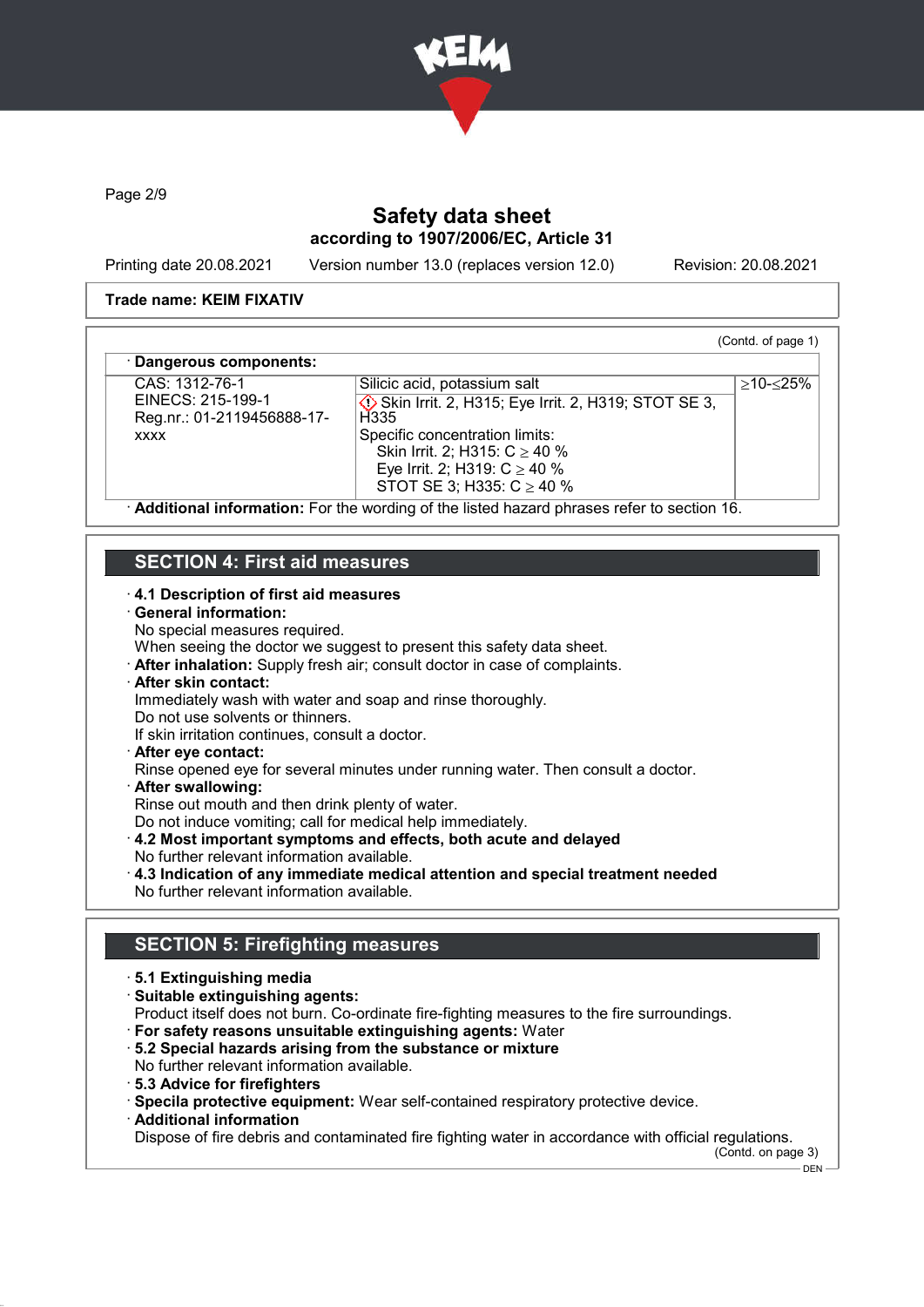

Page 3/9

## Safety data sheet according to 1907/2006/EC, Article 31

Printing date 20.08.2021 Version number 13.0 (replaces version 12.0) Revision: 20.08.2021

### Trade name: KEIM FIXATIV

(Contd. of page 2)

In case of fire do not breathe smoke, fumes and vapours.

### SECTION 6: Accidental release measures

- · 6.1 Personal precautions, protective equipment and emergency procedures Avoid contact with skin and eyes. Ensure adequate ventilation Respect the protection rules (see section 7 a. 8).
- · 6.2 Environmental precautions: Do not allow product to reach soil, sewage system or any water course. Follow local governmental rules and regulations. Dilute with plenty of water. · 6.3 Methods and material for containment and cleaning up:

Absorb with liquid-binding material (sand, diatomite, acid binders, universal binders, sawdust). Dispose of the material collected according to regulations. Clear contaminated areas thoroughly.

- Flush rests with sufficient amount of water. 6.4 Reference to other sections See Section 7 for information on safe handling. See Section 8 for information on personal protection equipment.
- See Section 13 for disposal information.

# **SECTION 7: Handling and storage**

7.1 Precautions for safe handling Keep receptacles tightly sealed.

Avoid contact with skin and eyes. Do not inhale aerosols. See item 8 (8.2) for information about suitable protective equipment and technical precautions.

- Respect the protection rules. Information about fire - and explosion protection:
- The product is not flammable. No special measures required.
- · 7.2 Conditions for safe storage, including any incompatibilities
- · Storage:
- · Requirements to be met by storerooms and receptacles: Keep in the original containers in a cool and dry place. Store only in unopened original receptacles.
- · Information about storage in one common storage facility: Not required.
- · Further information about storage conditions:
- Store in a cool place.
- Protect from frost.
- Protect from heat and direct sunlight.
- · Storage class: 12

(Contd. on page 4)

 $-$  DEN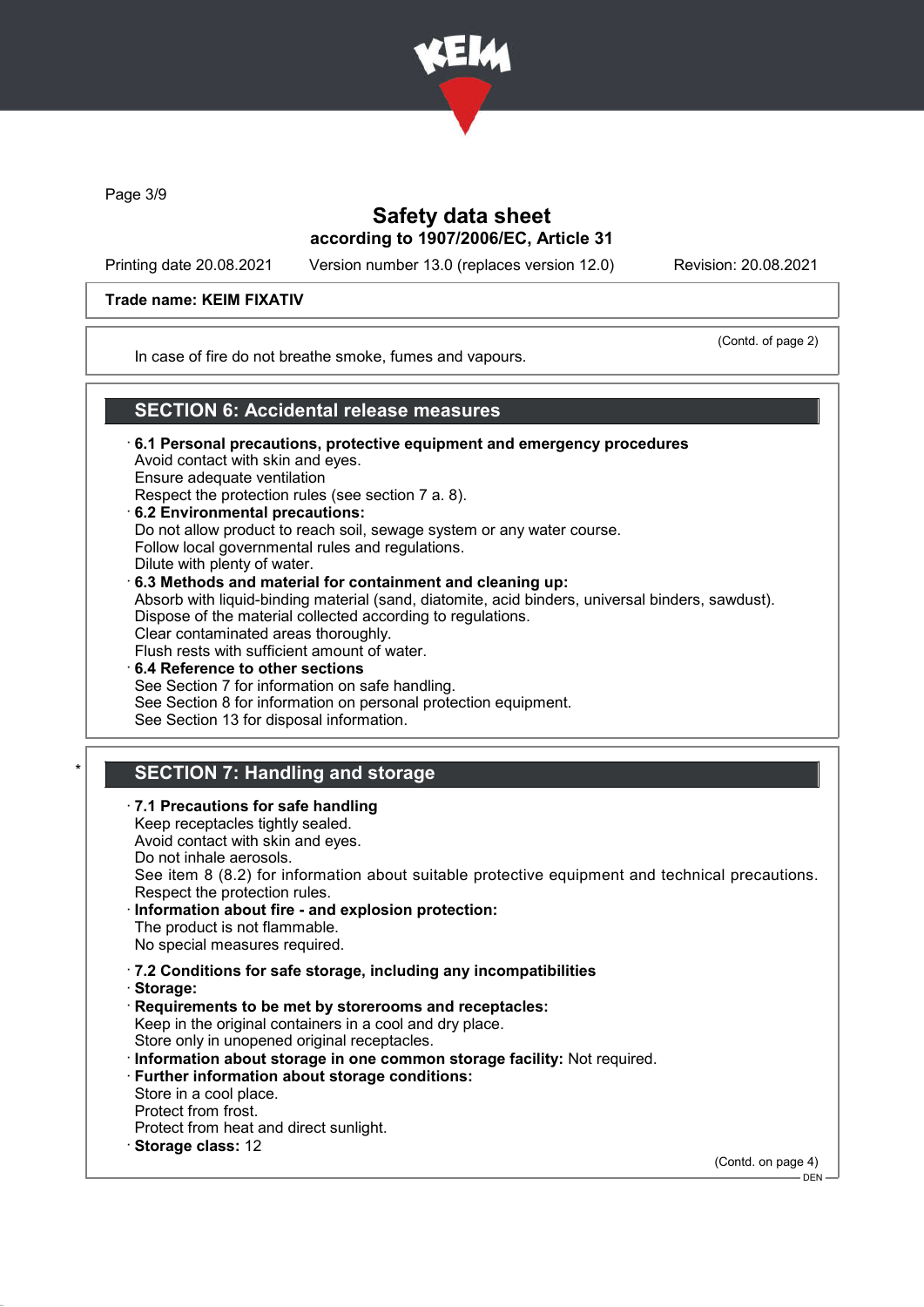

Page 4/9

# Safety data sheet according to 1907/2006/EC, Article 31

Printing date 20.08.2021 Version number 13.0 (replaces version 12.0) Revision: 20.08.2021

# Trade name: KEIM FIXATIV

| Trade name: KEIM FIXATIV                                                                                                                                                                                                                                                                                                    |                                                                                                                                                                                                                                                                                                                                                                                                                                                                                                                          |
|-----------------------------------------------------------------------------------------------------------------------------------------------------------------------------------------------------------------------------------------------------------------------------------------------------------------------------|--------------------------------------------------------------------------------------------------------------------------------------------------------------------------------------------------------------------------------------------------------------------------------------------------------------------------------------------------------------------------------------------------------------------------------------------------------------------------------------------------------------------------|
|                                                                                                                                                                                                                                                                                                                             | (Contd. of page 3)<br>· 7.3 Specific end use(s) No further relevant information available.                                                                                                                                                                                                                                                                                                                                                                                                                               |
|                                                                                                                                                                                                                                                                                                                             | <b>SECTION 8: Exposure controls/personal protection</b>                                                                                                                                                                                                                                                                                                                                                                                                                                                                  |
| 8.1 Control parameters<br>monitored at the workplace.                                                                                                                                                                                                                                                                       | · Ingredients with limit values that require monitoring at the workplace:<br>The product does not contain any relevant quantities of materials with critical values that have to be<br>· Additional information: The lists valid during the making were used as basis.                                                                                                                                                                                                                                                   |
| 8.2 Exposure controls<br>· General protective and hygienic measures:<br>Avoid contact with the eyes and skin.<br>Do not inhale aerosols.<br><b>Respiratory protection:</b><br>Filter: P<br>· Hand protection Protective gloves<br><b>Material of gloves</b><br>suitable material e.g.:<br>Nitrile impregnated cotton-gloves | · Individual protection measures, such as personal protective equipment<br>Use suitable respiratory protective device only when aerosol or mist is formed.                                                                                                                                                                                                                                                                                                                                                               |
| Natural rubber, NR<br>Recommended thickness of the material: $\geq 0.5$ mm<br>to be checked prior to the application.<br>· Penetration time of glove material<br>Value for the permeation: level $\geq 6$ (480 min)<br>is recommended.                                                                                      | The selection of the suitable gloves does not only depend on the material, but also on further marks<br>of quality and varies from manufacturer to manufacturer. As the product is a preparation of several<br>substances, the resistance of the glove material can not be calculated in advance and has therefore<br>The determined penetration times according to EN 16523-1:2015 are not performed under practical<br>conditions. Therefore a maximum wearing time, which corresponds to 50% of the penetration time, |
| has to be observed.<br>Eye/face protection Goggles recommended during refilling<br><b>Body protection: Protective work clothing</b><br><b>Environmental exposure controls</b><br>See Section 12 and 6.2<br>No further relevant information available.                                                                       | The exact break trough time has to be found out by the manufacturer of the protective gloves and                                                                                                                                                                                                                                                                                                                                                                                                                         |
| <b>SECTION 9: Physical and chemical properties</b>                                                                                                                                                                                                                                                                          |                                                                                                                                                                                                                                                                                                                                                                                                                                                                                                                          |
| 9.1 Information on basic physical and chemical properties                                                                                                                                                                                                                                                                   |                                                                                                                                                                                                                                                                                                                                                                                                                                                                                                                          |
| <b>General Information</b><br><b>Physical state</b>                                                                                                                                                                                                                                                                         | Fluid                                                                                                                                                                                                                                                                                                                                                                                                                                                                                                                    |
|                                                                                                                                                                                                                                                                                                                             | (Contd. on page 5)<br>DEN                                                                                                                                                                                                                                                                                                                                                                                                                                                                                                |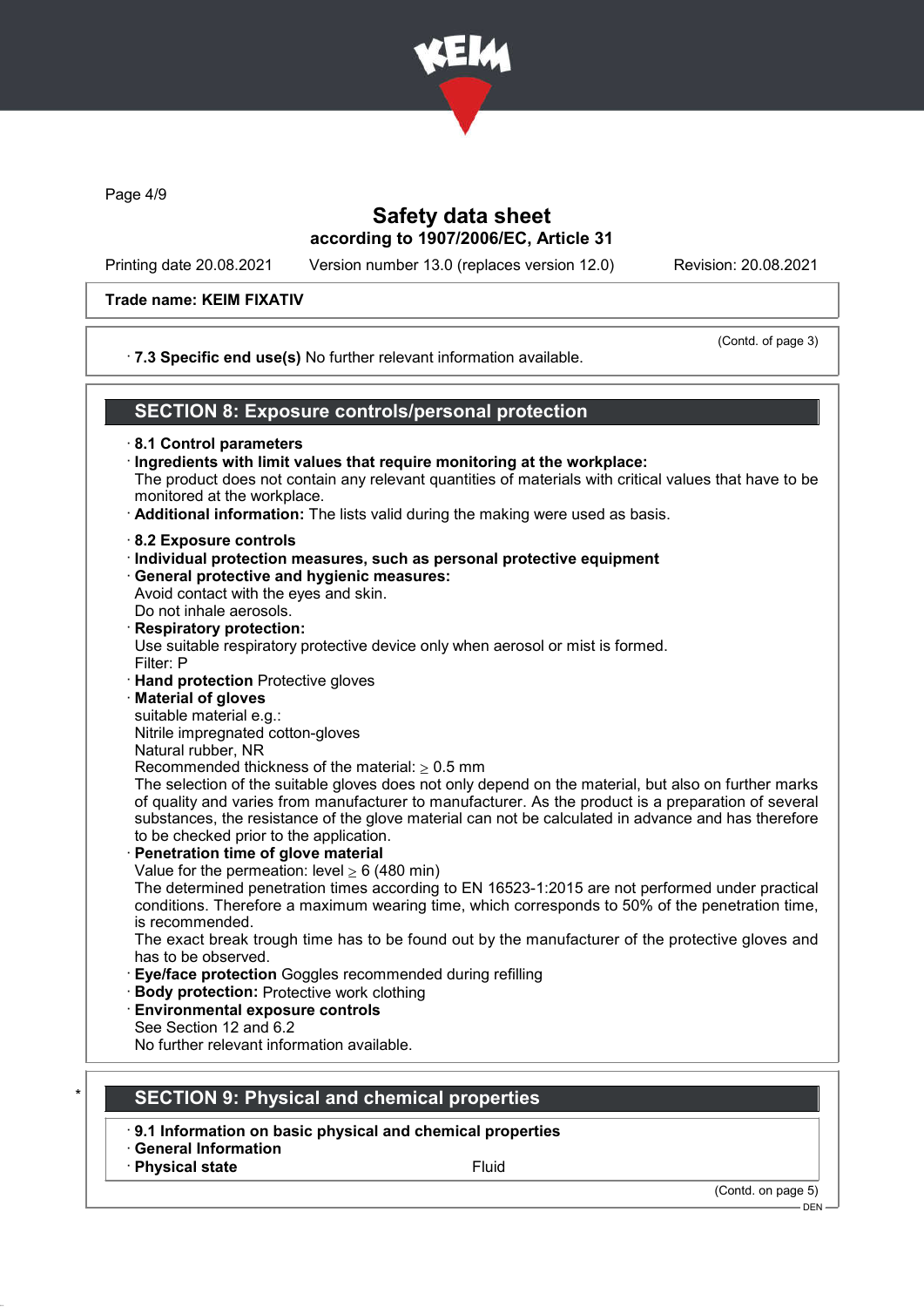

Page 5/9

# Safety data sheet according to 1907/2006/EC, Article 31

Printing date 20.08.2021 Version number 13.0 (replaces version 12.0) Revision: 20.08.2021

#### Trade name: KEIM FIXATIV

|                                                 | (Contd. of page 4)                             |  |
|-------------------------------------------------|------------------------------------------------|--|
| · Colour:                                       | yellow, clear                                  |  |
| · Odour:                                        | Odourless                                      |  |
| Odour threshold:                                | Not determined                                 |  |
| · Melting point/freezing point:                 | ~0 °C                                          |  |
| Boiling point or initial boiling point and      |                                                |  |
| boiling range                                   | 100 °C                                         |  |
| · Flammability                                  | Not applicable                                 |  |
| · Lower and upper explosion limit               |                                                |  |
| · Lower:                                        | Not applicable                                 |  |
| · Upper:                                        | Not applicable                                 |  |
| · Flash point:                                  | Not applicable                                 |  |
| · Auto-ignition temperature:                    | Product is not selfigniting.                   |  |
| · Decomposition temperature:                    | Not determined                                 |  |
| $\cdot$ pH at 20 °C                             | ~11.1                                          |  |
| · Viscosity:                                    |                                                |  |
| <b>Kinematic viscosity</b>                      | Not determined                                 |  |
| Dynamic:                                        | Not determined.                                |  |
| · Solubility                                    |                                                |  |
| · water:                                        | <b>Miscible</b>                                |  |
| · Partition coefficient n-octanol/water (log    |                                                |  |
| value)                                          | Not applicable                                 |  |
| Vapour pressure at 20 °C:                       | $\sim$ 23 hPa                                  |  |
| · Density and/or relative density               |                                                |  |
| · Density at 20 °C:                             | 1.1-1.2 $*$ g/cm <sup>3</sup>                  |  |
| · Relative density                              | Not determined                                 |  |
| · Vapour density                                | Not applicable.                                |  |
|                                                 |                                                |  |
| · 9.2 Other information                         | * The values are for freshly produced material |  |
|                                                 |                                                |  |
|                                                 | and may change with the time.                  |  |
| · Appearance:                                   |                                                |  |
| $\cdot$ Form:                                   | Liquid                                         |  |
| · Important information on protection of health |                                                |  |
| and environment, and on safety.                 |                                                |  |
| · Ignition temperature:                         | Not determined                                 |  |
| <b>Explosive properties:</b>                    | Product does not present an explosion hazard.  |  |
| · Solvent content:                              |                                                |  |
| $\cdot$ VOC (EC)                                | 0.00%                                          |  |
| <b>Change in condition</b>                      |                                                |  |
| Softening point/range                           |                                                |  |
| · Oxidising properties:                         | Not applicable                                 |  |
| <b>Evaporation rate</b>                         | Not applicable                                 |  |
|                                                 |                                                |  |
| · Information with regard to physical hazard    |                                                |  |
| classes                                         |                                                |  |
| · Explosives<br>· Flammable gases               | Void<br>Void                                   |  |

pag

<sup>, - - - ,&</sup>lt;br>-- DEN -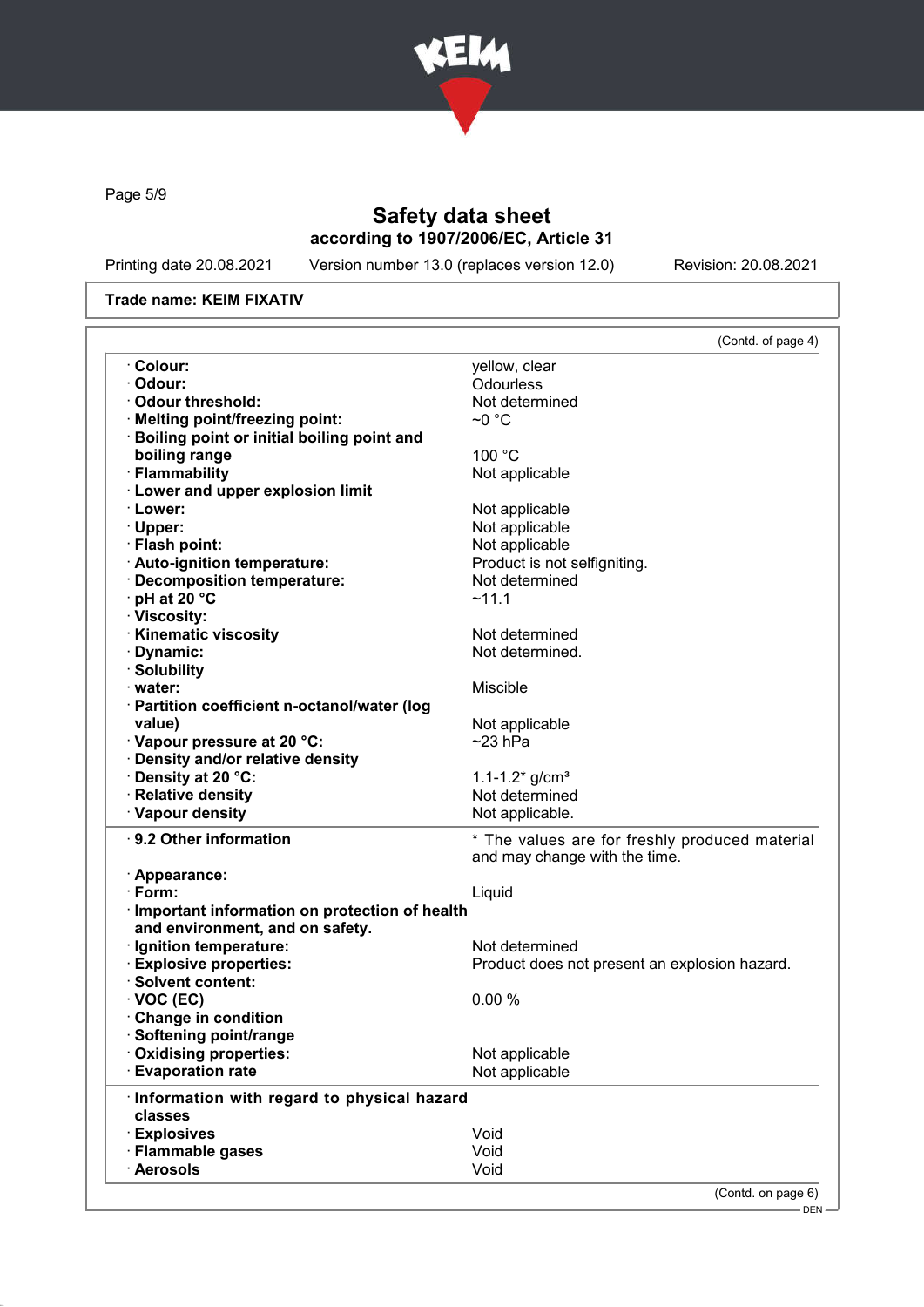

Page 6/9

## Safety data sheet according to 1907/2006/EC, Article 31

Printing date 20.08.2021 Version number 13.0 (replaces version 12.0) Revision: 20.08.2021

#### Trade name: KEIM FIXATIV

|                                               |      | (Contd. of page 5) |
|-----------------------------------------------|------|--------------------|
| <b>Oxidising gases</b>                        | Void |                    |
| · Gases under pressure                        | Void |                    |
| · Flammable liquids                           | Void |                    |
| · Flammable solids                            | Void |                    |
| $\cdot$ Self-reactive substances and mixtures | Void |                    |
| · Pyrophoric liquids                          | Void |                    |
| · Pyrophoric solids                           | Void |                    |
| · Self-heating substances and mixtures        | Void |                    |
| · Substances and mixtures, which emit         |      |                    |
| flammable gases in contact with water         | Void |                    |
| <b>Oxidising liquids</b>                      | Void |                    |
| · Oxidising solids                            | Void |                    |
| · Organic peroxides                           | Void |                    |
| Corrosive to metals                           | Void |                    |
| · Desensitised explosives                     | Void |                    |

# SECTION 10: Stability and reactivity

· 10.1 Reactivity No further relevant information available.

· 10.2 Chemical stability Stable under normal conditions of storage and use.

· Thermal decomposition / conditions to be avoided:

No decomposition if used according to specifications.

- · 10.3 Possibility of hazardous reactions No dangerous reactions known.
- · 10.4 Conditions to avoid No further relevant information available.

· 10.5 Incompatible materials: Acids

· 10.6 Hazardous decomposition products:

No hazardous decomposition products if stored and handled as prescribed.

# SECTION 11: Toxicological information

· 11.1 Information on hazard classes as defined in Regulation (EC) No 1272/2008

- · Acute toxicity Based on available data, the classification criteria are not met.
- · Skin corrosion/irritation Frequent persistent contact with the skin may cause skin irritation.
- · Serious eye damage/irritation
- In case of longer exposure, slightly irritating effect to the eyes is possible.
- · during inhalation: Irritant effect possible.
- · during swallowing: Irritant effect possible
- · Respiratory or skin sensitisation Based on available data, the classification criteria are not met.
- · Germ cell mutagenicity Based on available data, the classification criteria are not met.
- · Carcinogenicity Based on available data, the classification criteria are not met.
- · Reproductive toxicity Based on available data, the classification criteria are not met.
- · STOT-single exposure Based on available data, the classification criteria are not met.
- · STOT-repeated exposure Based on available data, the classification criteria are not met.
- · Aspiration hazard Based on available data, the classification criteria are not met.

(Contd. on page 7)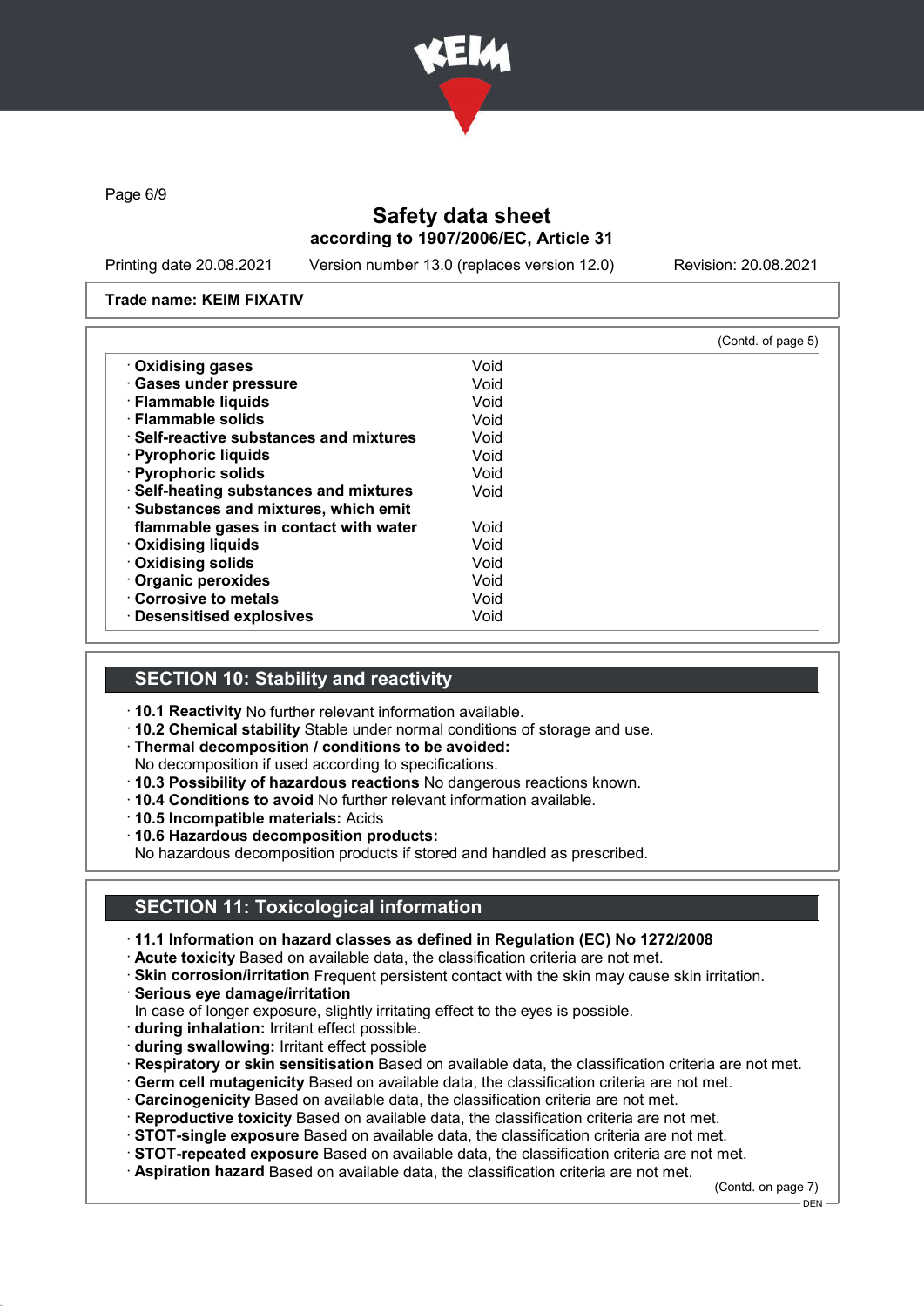

Page 7/9

### Safety data sheet according to 1907/2006/EC, Article 31

Printing date 20.08.2021 Version number 13.0 (replaces version 12.0) Revision: 20.08.2021

(Contd. of page 6)

#### Trade name: KEIM FIXATIV

#### · Other information (about experimental toxicology):

Experimental analysis are not available.

The product was not tested. The statements on toxicology have been derived from the properties of the individual components.

- · Subacute to chronic toxicity:
- · CMR effects (carcinogenity, mutagenicity and toxicity for reproduction) Not applicable
- · 11.2 Information on other hazards

# · Endocrine disrupting properties

None of the ingredients is listed.

### SECTION 12: Ecological information

- · 12.1 Toxicity
- · Aquatic toxicity: No further relevant information available.
- · 12.2 Persistence and degradability No further relevant information available.
- · 12.3 Bioaccumulative potential No further relevant information available.
- · 12.4 Mobility in soil No further relevant information available.
- · 12.5 Results of PBT and vPvB assessment
- · PBT: Not applicable
- · vPvB: Not applicable
- · 12.6 Endocrine disrupting properties
- The product does not contain substances with endocrine disrupting properties.
- · 12.7 Other adverse effects
- · Additional ecological information:
- · AOX-indication:

Due to the substance of content which do not include organic jointed halogens, the product can not take influence on the AOX-load of the waste water.

#### · According to the formulation contains the following heavy metals and compounds from the EU guideline NO. 2006/11/EC:

According to our current data base the product does not consist of any heavy metals or substances of EU-directives 76/464/EWG.

General notes:

Do not allow product to reach ground water, water course or sewage system.

Water hazard class 1 (German Regulation) (Self-assessment): slightly hazardous for water At present there are no ecotoxicological assessments.

The statements on ecotoxicology have been derived from the properties of the individual components.

### SECTION 13: Disposal considerations

#### · 13.1 Waste treatment methods

**Recommendation** 

Must not be disposed with household garbage. Do not allow product to reach sewage system. Disposal must be made according to official regulations.

(Contd. on page 8) DEN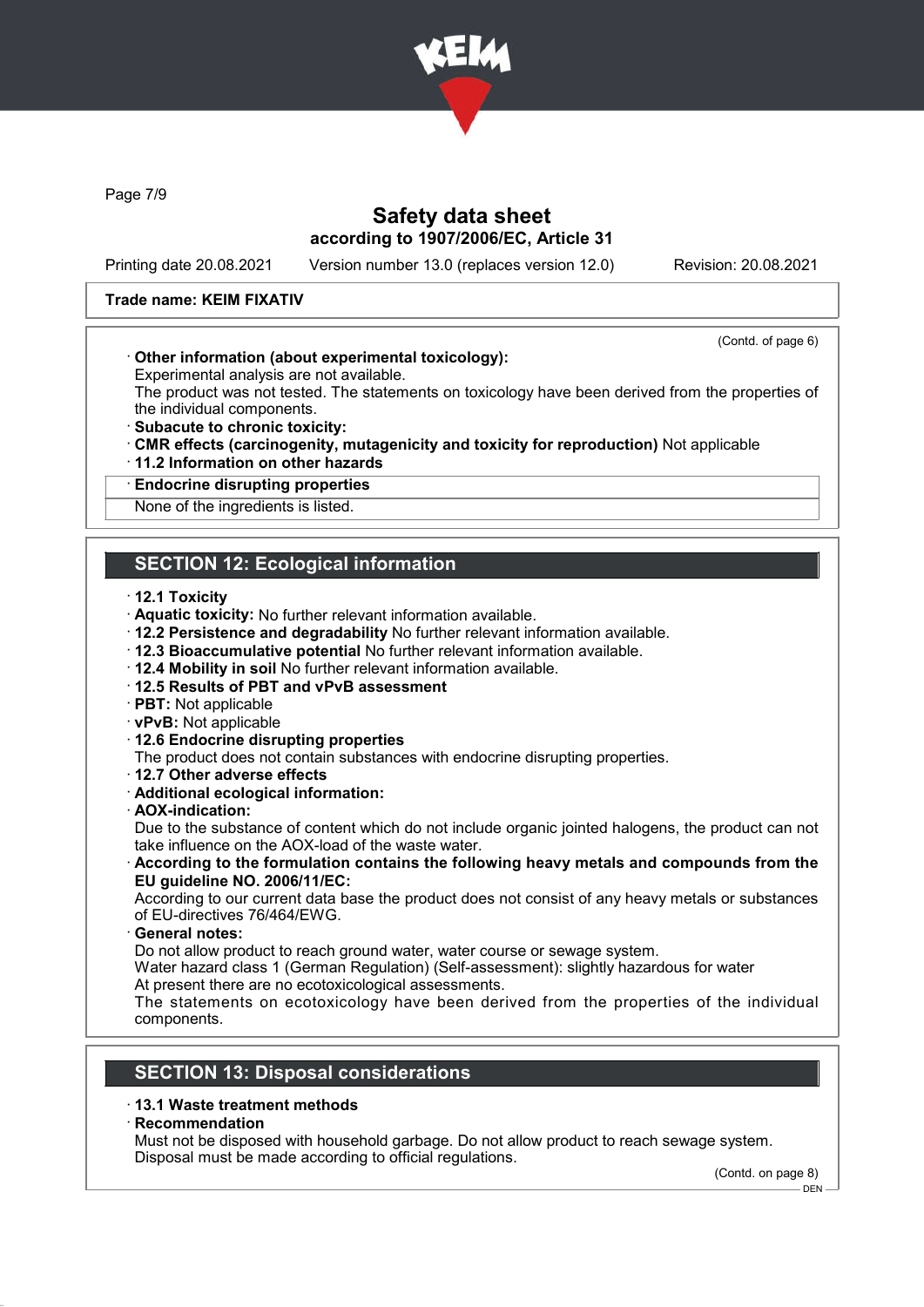

Page 8/9

# Safety data sheet according to 1907/2006/EC, Article 31

Printing date 20.08.2021 Version number 13.0 (replaces version 12.0) Revision: 20.08.2021

(Contd. of page 7)

#### Trade name: KEIM FIXATIV

#### · European waste catalogue

06 02 99 wastes not otherwise specified

· Uncleaned packaging:

· Recommendation: Disposal must be made according to official regulations.

· Recommended cleansing agents: Water, if necessary with cleansing agents.

# SECTION 14: Transport information

| 14.1 UN number or ID number<br>· ADR, IMDG, IATA                                         | Void                                                          |  |
|------------------------------------------------------------------------------------------|---------------------------------------------------------------|--|
| 14.2 UN proper shipping name<br>· ADR, IMDG, IATA                                        | Void                                                          |  |
| 14.3 Transport hazard class(es)                                                          |                                                               |  |
| · ADR, IMDG, IATA<br>· Class                                                             | Void                                                          |  |
| ⋅ 14.4 Packing group<br>· ADR, IMDG, IATA                                                | Void                                                          |  |
| ⋅14.5 Environmental hazards:<br>· Marine pollutant:                                      | No                                                            |  |
| 14.6 Special precautions for user                                                        | Not applicable                                                |  |
| 14.7 Maritime transport in bulk according to<br><b>IMO instruments</b><br>Not applicable |                                                               |  |
| · Transport/Additional information:                                                      | No dangerous good in sense of these transport<br>regulations. |  |
| · UN "Model Regulation":                                                                 | Void                                                          |  |
|                                                                                          |                                                               |  |

### **SECTION 15: Regulatory information**

· 15.1 Safety, health and environmental regulations/legislation specific for the substance or mixture

· Directive 2012/18/EU

· Named dangerous substances - ANNEX I None of the ingredients is listed.

· LIST OF SUBSTANCES SUBJECT TO AUTHORISATION (ANNEX XIV)

None of the ingredients is listed.

· DIRECTIVE 2011/65/EU on the restriction of the use of certain hazardous substances in electrical and electronic equipment – Annex II

None of the ingredients is listed.

(Contd. on page 9)

 $-$  DEN